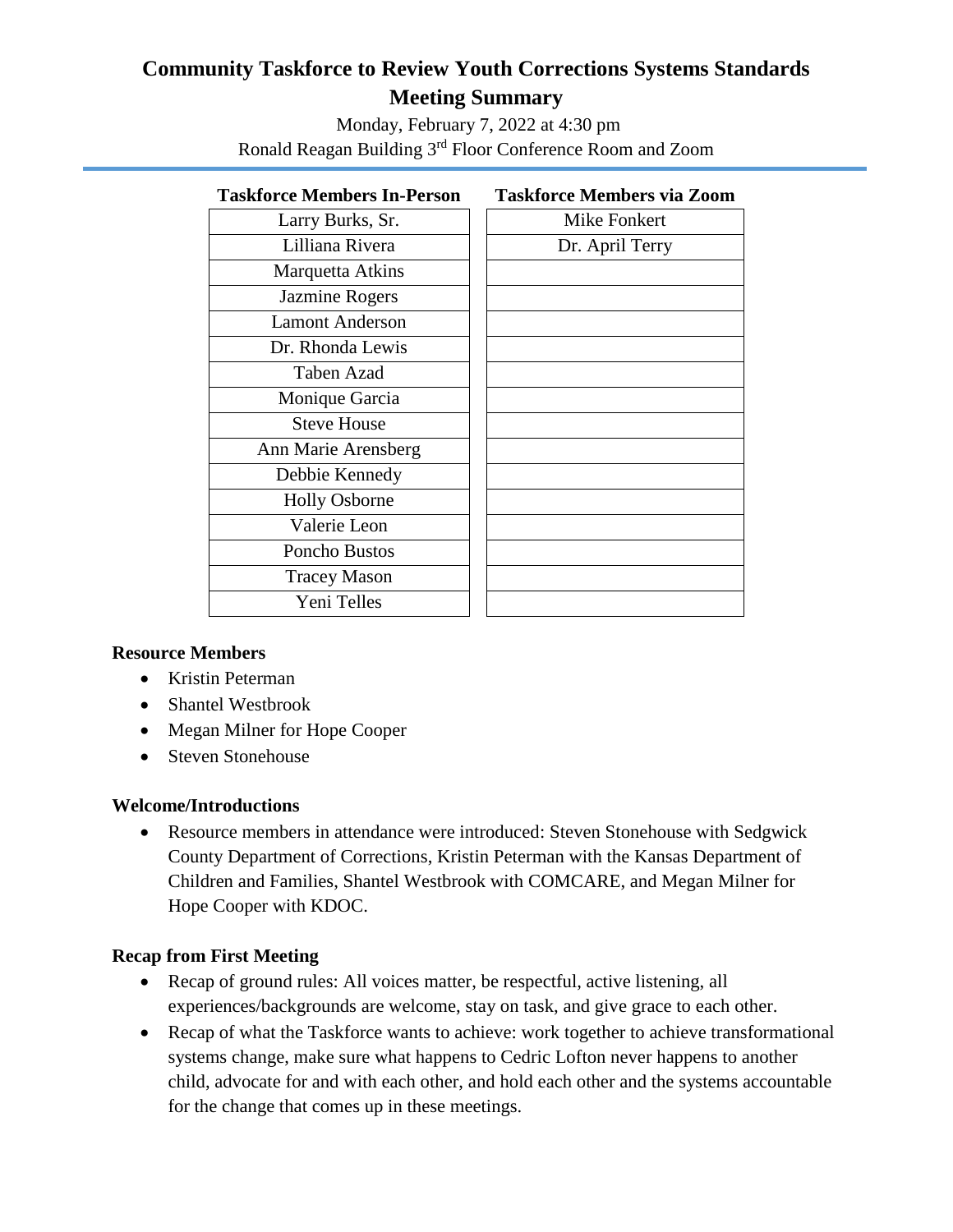• There is a webpage for the Taskforce at [https://www.sedgwickcounty.org/community](https://www.sedgwickcounty.org/community-taskforce/)[taskforce/.](https://www.sedgwickcounty.org/community-taskforce/) Public can provide input via email to [communitytaskforce@sedgwick.gov.](mailto:communitytaskforce@sedgwick.gov)

### **Discussion of New Members**

- Taskforce members agreed that votes will be accomplished through ballot. Votes will not be anonymous and how each member voted will be recorded in the minutes.
- Taskforce members agreed that the group can grow to 21 members max. A vote was held to select 6 new members (see attached ballots after minutes). The new members are Yeni Telles, Naquela Pack, Nina Shaw-Woody, Tracey Mason, a foster parent of a child with mental health experience, and a young person age 18-25 with foster care lived experiences.

### **DOJ Letter**

- Steve House will provide a draft at the next meeting. This draft can be modified by the Taskforce.
- Members would like to know what Commissioners know about the DOJ investigation.
- Steve House has spoken with Sedgwick County Counselor Mike Pepoon.

# **Presentation from Progeny – "From Harm to Healing: The Blueprint to Healthier Outcomes for Kansas Youth"**

- Section 1 of the report takes a look at the current system in terms of fiscal costs and social costs. This section is a good background for those not familiar with the youth justice system in Kansas.
- Section 2 of the report takes a look at alternatives done by other states.
- Section 3 of the report is policy recommendations. These recommendations are rooted in feedback generated from young people.

### **Roles and responsibilities of Kansas Department of Children and Families (DCF)**

- Documents were provided by Kristin Peterman with DCF. These documents include: Children in Out of Home Placement by Race and County; Racial Equity Impact: Seeds of Change; Kansas family Crisis response Services; and Family Crisis Response & Support FAQ.
- Kansas has a privatized child welfare system. DCF has grants with agencies to provide support and services. Some grants allow them to work with providers of in-home support and some grants allow them to work with providers of foster care services.
- DCF's services are driven by family needs. There is no one solution to every family so DCF works with connecting families to community and national support systems.
- The Mobile Crisis Unit has been running since October. The program supports any youth in the state under the age of 20. It is not related to the national 988 crisis line. DCF's mobile crisis line was not in place at the time of Cedric Lofton's case. Kristin Peterman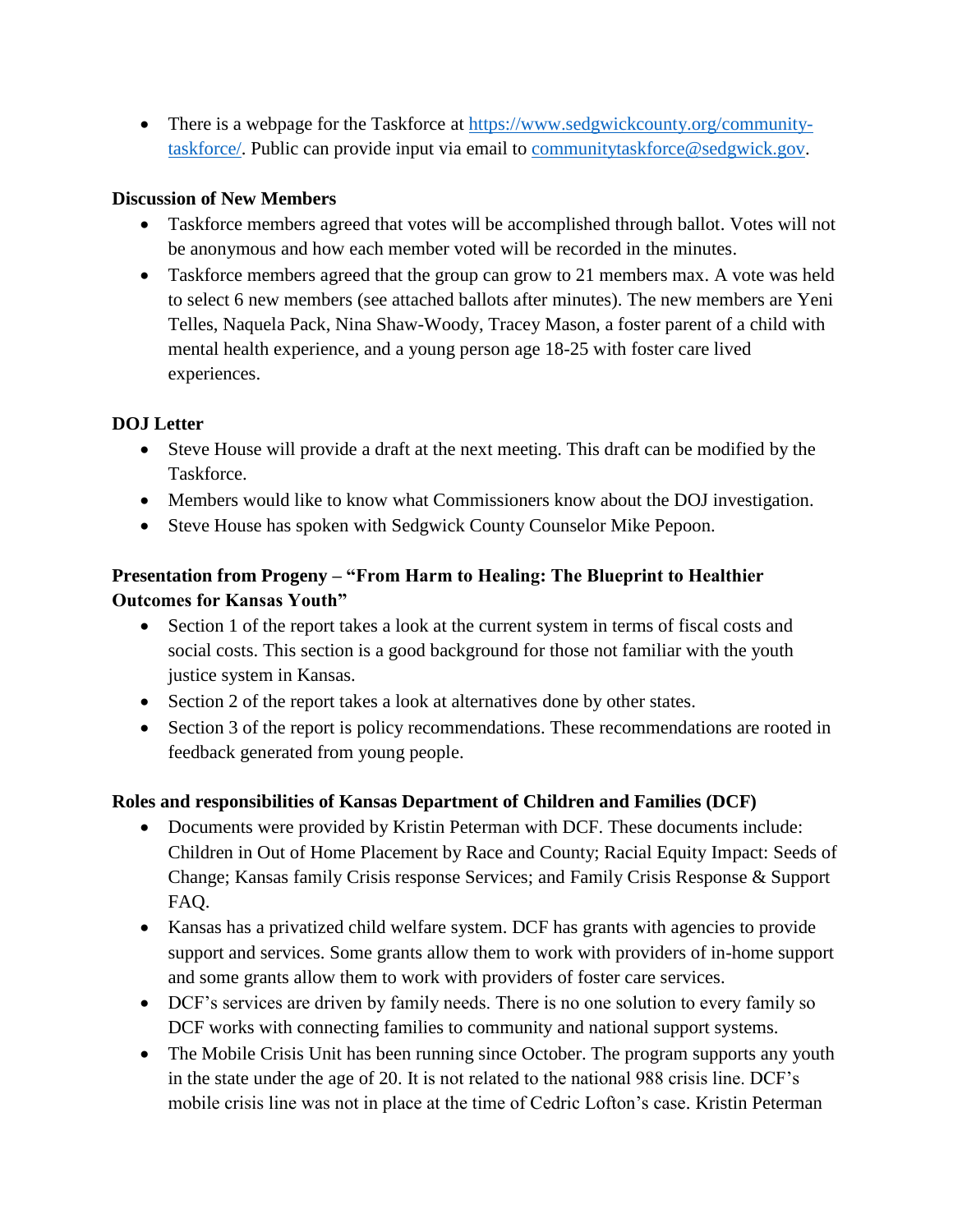will work on providing answers for the Taskforce's questions on Mobile Crisis Unit staffing.

- DCF works with substance abuse providers in the community to assess youth who may have substance abuse issues. Outpatient treatment is provided based on results of the assessment. Other assessments can be done to see if therapy or psycho-social groups may help.
- Kristin Peterman will work on providing caseload information to the Taskforce.

# **Agenda for Next Meeting**

- Kansas Department of Children and Families discussion will continue at the next meeting.
- Next meeting will take place Monday at 4:30 pm to 6:00 pm.
- Steve House will provide a draft of the DOJ letter.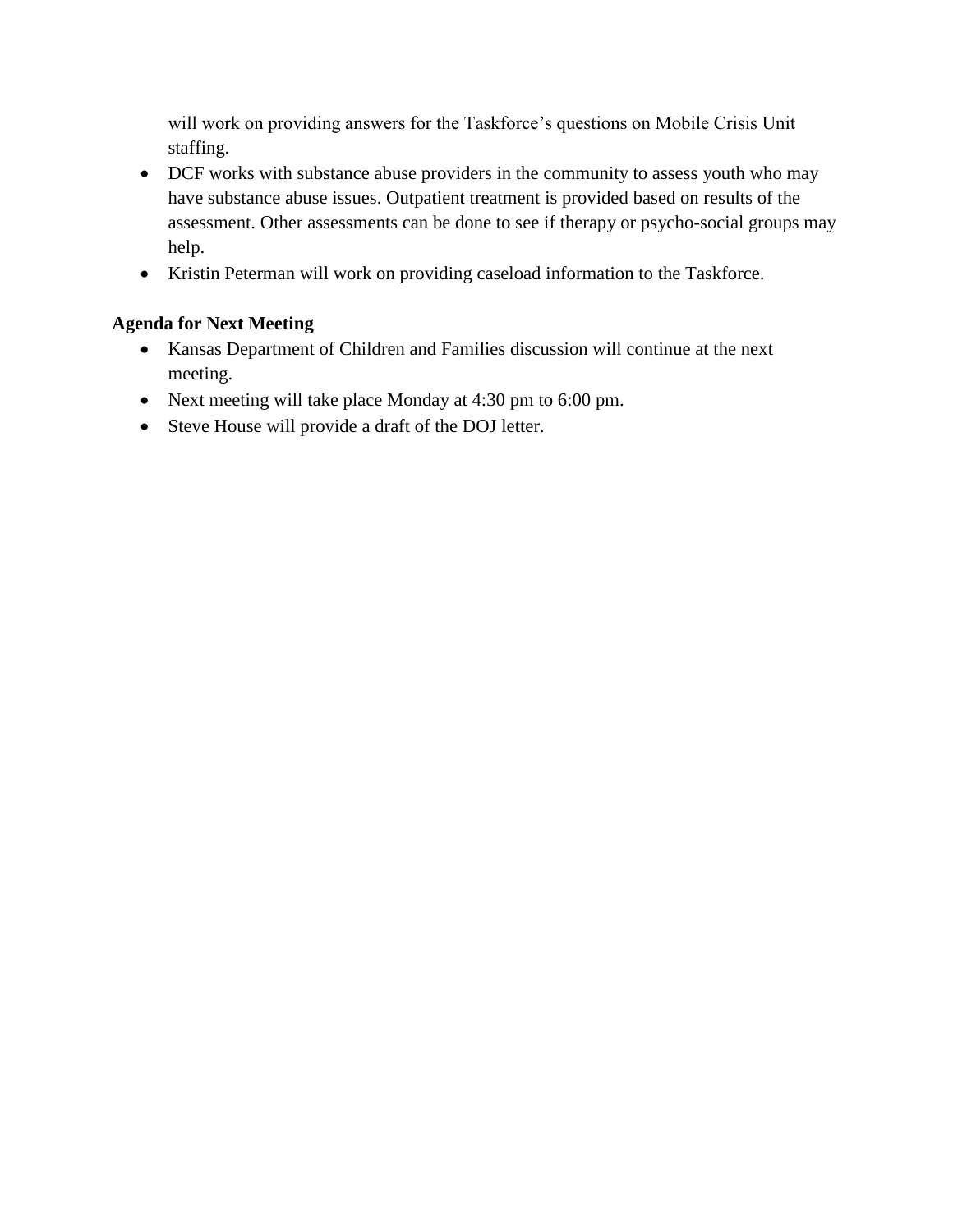# **Community Taskforce to Review Youth Corrections Systems Standards Ballots**

Monday, February 7, 2022 at 4:30 pm

## **Ballots for additional Community Task Force members**

| Yeni Telles          | Naquela Pack            |
|----------------------|-------------------------|
| Naquela Pack         | <b>Tracey Mason</b>     |
| Nina Shaw-Woody      | <b>Ashley Thorne</b>    |
| Council of Elders    | <b>Foster Care Pare</b> |
| <b>Ashley Thorne</b> | Young People            |
|                      | Yeni Telles             |

| Council of Elders         | Yeni Telles               |
|---------------------------|---------------------------|
| <b>Tracey Mason</b>       | Naquela Pack              |
| <b>Foster Care Parent</b> | Wichita Ministerial Lea   |
| Young Person (18-25)      | <b>Foster Care Parent</b> |
| Yeni Telles               |                           |
| Naquela Pack              |                           |

### **Larry Burks, Sr. Valerie Leon**

| Wichita Ministerial League | Nina Shaw-Woody         |
|----------------------------|-------------------------|
| <b>Council of Elders</b>   | Wichita Ministerial Lea |
| Naquela Pack               | Young Person (18-25     |
| <b>Foster Care Parent</b>  | Yeni Telles             |
| Yeni Telles                | <b>Tracey Mason</b>     |
| Young Person $(18-25)$     | Naquela Pack            |

| Nina Shaw-Woody                  | <b>Ashley Thorne</b>       |
|----------------------------------|----------------------------|
| <b>Council of Elders</b>         | Nina Shaw-Woody            |
| Wichita Ministerial League       | Council of Elders          |
| Young Person w/ Lived Experience | Wichita Ministerial League |
| <b>Tracey Mason</b>              |                            |
| <b>Foster Care Parent</b>        |                            |

### **Ann Marie Arensberg <b>Marquetta Atkins**

| Nina Shaw-Woody            | <b>Tracey Mason</b>     |
|----------------------------|-------------------------|
| <b>Ashley Thorne</b>       | Impact Youth (Yusef)    |
| <b>Tracey Mason</b>        | <b>Foster Care Pare</b> |
| Naquela Pack               | Council of Elde         |
| Wichita Ministerial League | Naquela Pack            |
| <b>Young Person</b>        | Yeni Telles             |

#### **Steve House Taben Azad**

| Yeni Telles          | Naquela Pack              |
|----------------------|---------------------------|
| Naquela Pack         | <b>Tracey Mason</b>       |
| Vina Shaw-Woody      | <b>Ashley Thorne</b>      |
| Council of Elders    | <b>Foster Care Parent</b> |
| <b>Ashley Thorne</b> | <b>Young People</b>       |
|                      | Yeni Telles               |

### **Lilliana Rivera Monique Garcia**

| Council of Elders         | Yeni Telles                |
|---------------------------|----------------------------|
| <b>Tracey Mason</b>       | Naquela Pack               |
| <b>Foster Care Parent</b> | Wichita Ministerial League |
| oung Person (18-25)       | <b>Foster Care Parent</b>  |
| Yeni Telles               |                            |
| Naquela Pack              |                            |

| nita Ministerial League | Nina Shaw-Woody            |
|-------------------------|----------------------------|
| Council of Elders       | Wichita Ministerial League |
| Naquela Pack            | Young Person $(18-25)$     |
| Foster Care Parent      | Yeni Telles                |
| Yeni Telles             | <b>Tracey Mason</b>        |
| $p$ pung Person (18-25) | Naquela Pack               |

#### **Holly Osborne Poncho Bustos**

| Vina Shaw-Woody               | <b>Ashley Thorne</b>       |
|-------------------------------|----------------------------|
| Council of Elders             | Nina Shaw-Woody            |
| iita Ministerial League       | Council of Elders          |
| Person w/ Lived Experience    | Wichita Ministerial League |
| <b>Tracey Mason</b>           |                            |
| $\sqrt{2}$ Goster Care Parent |                            |

| ina Shaw-Woody        | <b>Tracey Mason</b>                 |
|-----------------------|-------------------------------------|
| <b>Ashley Thorne</b>  | <b>Impact Youth (Yusef Presley)</b> |
| <b>Tracey Mason</b>   | <b>Foster Care Parent</b>           |
| Naquela Pack          | Council of Elders                   |
| ta Ministerial League | Naquela Pack                        |
| <b>Young Person</b>   | Yeni Telles                         |